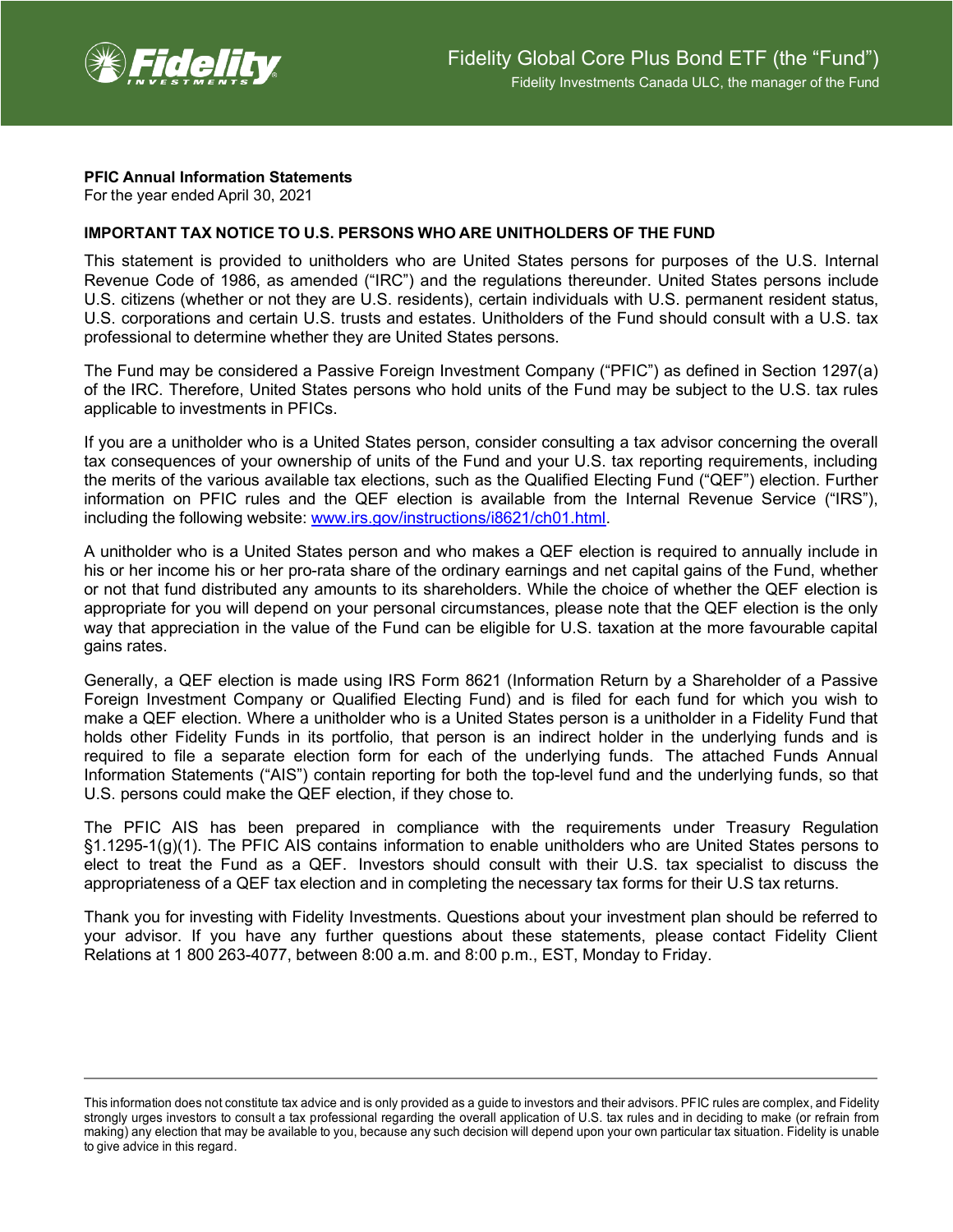

## **PFIC Annual Information Statements (US\$)**

For the Fund's PFIC taxation year ended April 30, 2021

- 1. This Information Statement applies to the PFIC taxation year of Fidelity Global Core Plus Bond ETF (the "Fund") commencing on May 01, 2020 and ending on April 30, 2021.
- 2. The per-unit, per-day amounts of ordinary earnings and net capital gains of the Fund and it's lower-tier Fund(s) as applicable, for the period specified in paragraph (1) are provided in the table:

| <b>FIDELITY FUND HELD DIRECTLY</b>                               |                                       | <b>ORDINARY</b><br><b>EARNINGS \$</b> |                                                  | <b>NET CAPITAL</b><br><b>GAIN \$</b>         |
|------------------------------------------------------------------|---------------------------------------|---------------------------------------|--------------------------------------------------|----------------------------------------------|
| Fidelity Global Core Plus Bond ETF                               |                                       | 0.00457596                            |                                                  | 0.00000000                                   |
| <b>FIDELITY LOWER-TIER FUNDS HELD</b><br><b>INDIRECTLY</b>       | <b>ORDINARY</b><br><b>EARNINGS \$</b> | <b>NET CAPITAL</b><br><b>GAIN \$</b>  | <b>FUND'S U.S. TAX YEAR</b><br><b>COMMENCING</b> | <b>FUND'S U.S. TAX</b><br><b>YEAR ENDING</b> |
| Fidelity Floating Rate High Income<br>Multi-Asset Base Fund      | 0.00018001                            | 0.00000000                            | May 01, 2020                                     | April 30, 2021                               |
| Fidelity American High Yield Fund                                | 0.00027504                            | 0.00000000                            | May 01, 2020                                     | April 30, 2021                               |
| Fidelity Global Credit Ex-U.S. Investment Trust                  | 0.00000000                            | 0.00000000                            | May 01, 2020                                     | April 30, 2021                               |
| Fidelity U.S. Money Market Investment Trust                      | 0.00000000                            | 0.00000000                            | May 01, 2020                                     | April 30, 2021                               |
| <b>Fidelity Canadian Money Market</b><br><b>Investment Trust</b> | 0.00000456                            | 0.00000000                            | May 01, 2020                                     | April 30, 2021                               |

To determine your pro-rata share of the amounts of ordinary earnings and net capital gains of the Fund and each of its lower-tier fund(s) held directly and indirectly, as applicable, multiply the per-unit per-day amounts indicated above by the number of units of the Fund held and the number of days you held the units during the Fund's PFIC taxation year.

Here is an example to illustrate the calculation using the per-unit, per-day factors.

You own 100 units of Fund A from the period May 1, 2020 through October 31, 2020. You purchased an additional 100 units of Fund A on November 1, 2020. You did not sell any units of the Fund at any time during the year. Fund A has a PFIC taxation year end of April 30, 2021.

The Fund's ordinary earnings were \$0.001 per unit, per day.

Result: Your ordinary earnings for 2021 of the directly held fund are  $($0.001 * 183 \text{ days} * 100) + ($0.001 * 180 \text{ days} * 200) = $54.30$ 

Use the same calculation method in the example above, to determine your pro-rata share of the amounts of ordinary earnings and capital gains for any applicable lower-tier Fund(s).